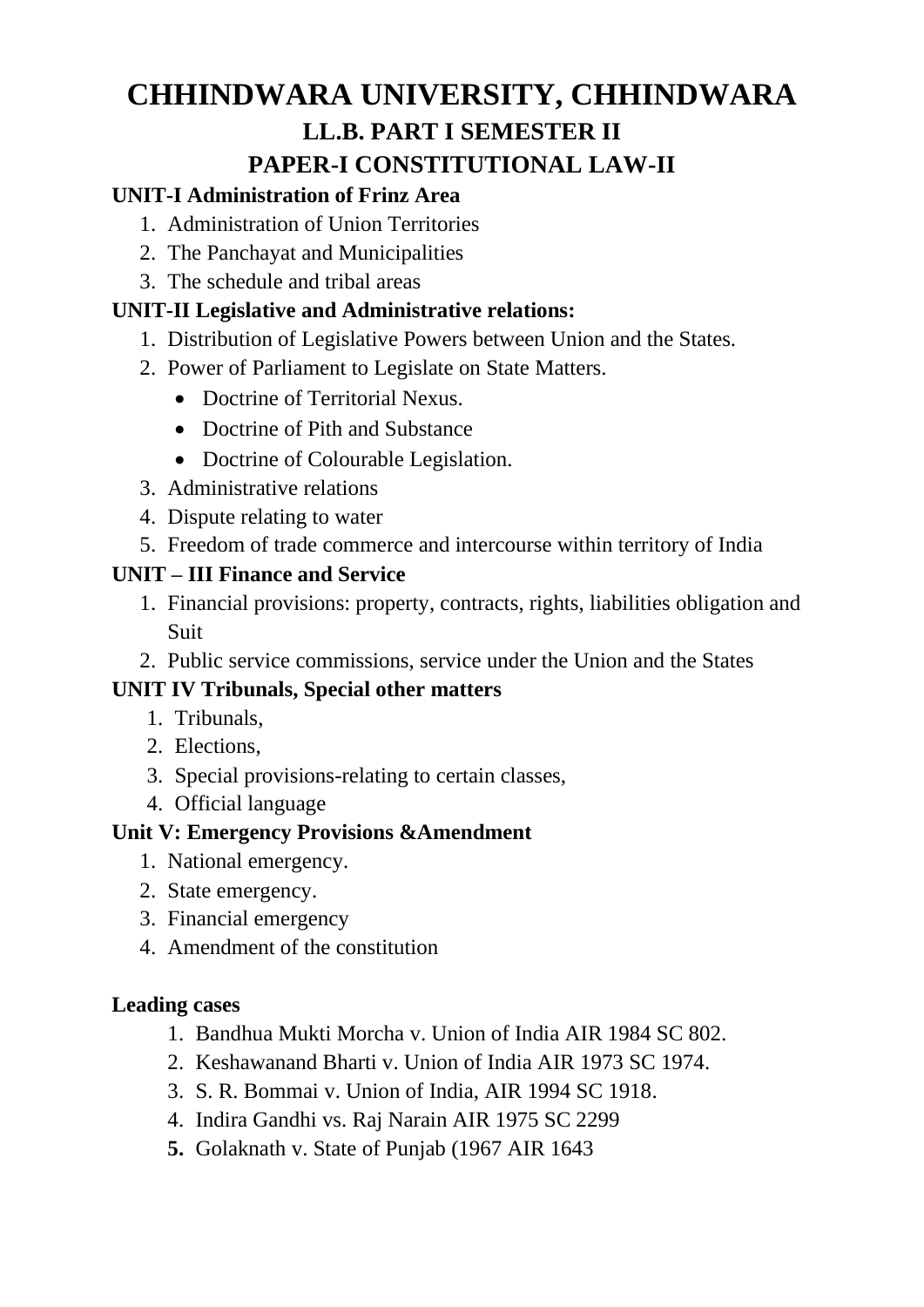# **Selected Bibliography**

- 1. D.D. Basu, Shorter Constitution of India, (1996), Prentice Hall of India, Delhi.
- 2. D.D. Basu- Introduction to Constitution of India. 2002 (Reprint) Wadhwa.
- 3. H.M. Seervai, Constitution of India, Vol. 1-3 (1992), Tripathi, Bombay
- 4. M.P. Singh (ed.), V.N. Shukla, Constitutional Law of India (2000), Oxford
- 5. Indian Constitution, V.N. Shukla.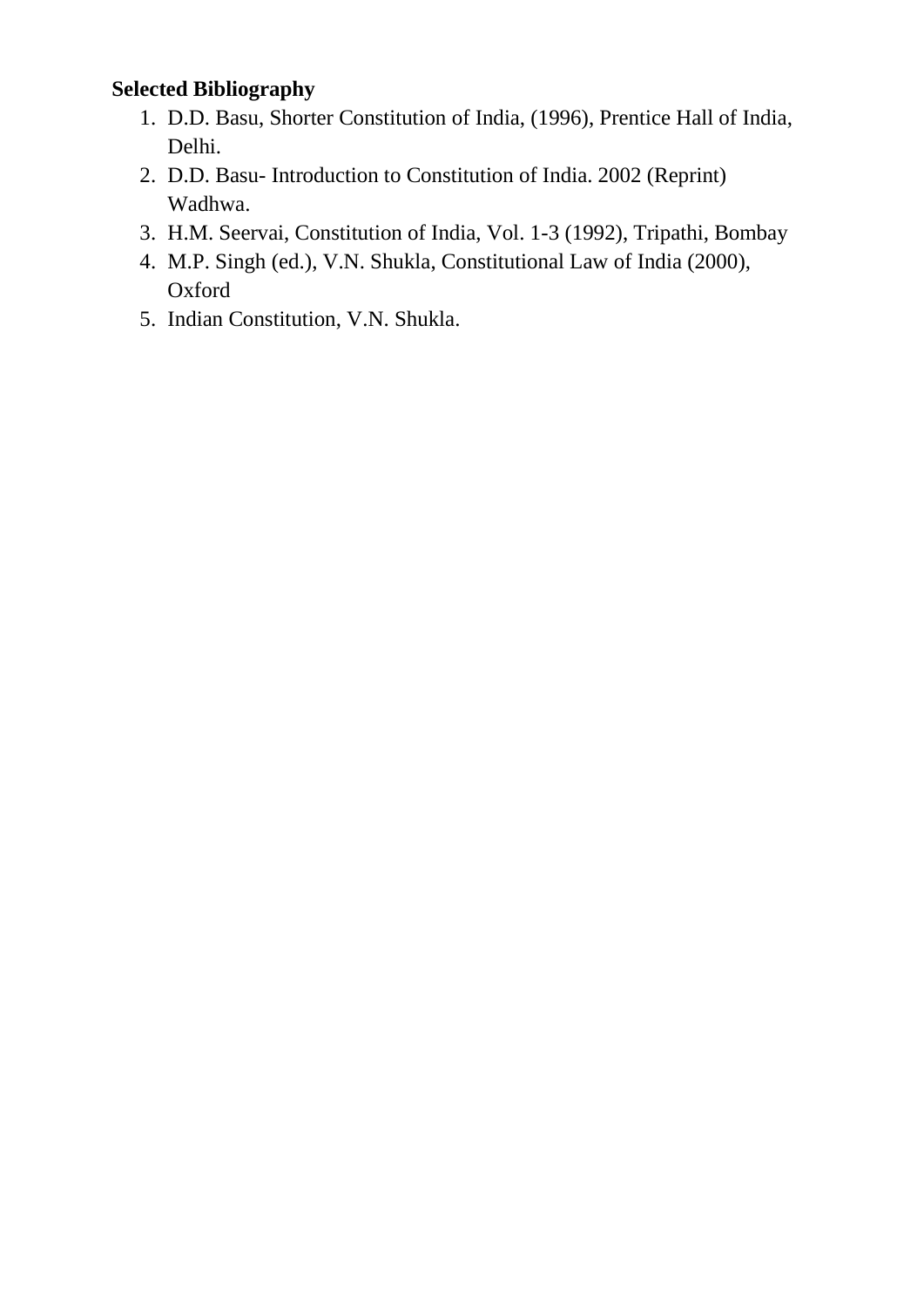# **CHHINDWARA UNIVERSITY, CHHINDWARA LL.B. PART I SEMESTER II PAPER-II LAW OF CONTRACT-II**

### **UNIT – I Indemnity**

- 1. The Concept Theories of contract
- 2. Need for indemnity to facilitate commercial transactions
- 3. Method of creating indemnity obligations
- 4. Definition of indemnity
- 5. Nature and extent of liability of the indemnifier
- 6. Commencement of liability of the indemnifier
- 7. Situations of various types of indemnity creations
- 8. Documents/agreements of indemnity
- 9. Nature of indemnity clauses
- 10.Indemnity in case of International transactions
- 11.Indemnity by Governments during interstate transactions

# **Guarantee**

- 1. The concepts
- 2. Definition of guarantee: as distinguished from indemnity
- 3. Basic essentials for a valid guarantee contract
- 4. The place of consideration and the criteria for ascertaining the existence of
- 5. Consideration in guarantee contracts
- 6. Position of minor and validity of guarantee when minor is the principal debtor, creditor or surety
- 7. Continuing guarantee
- 8. Nature of surety's liability
- 9. Duration and termination of such liability
- 10.Illustrative situations of existence of continuing guarantee
- 11.Creation and identification of continuing guarantees
- 12.Letters of credit and bank guarantee as instances of guarantee transactions
- 13.Rights of surety:
- 14.Position of surety in the eye of law
- 15.Various judicial interpretations to protect the surety
- 16.Co-surety and manner of sharing liabilities and rights
- 17.Extent of surety's liability
- 18.Discharge of surety's liability

# **UNIT – II Bailment**

- 1. Identification of bailment contracts in day today life
- 2. Manner of creation of such contracts
- 3. Commercial utility of bailment contracts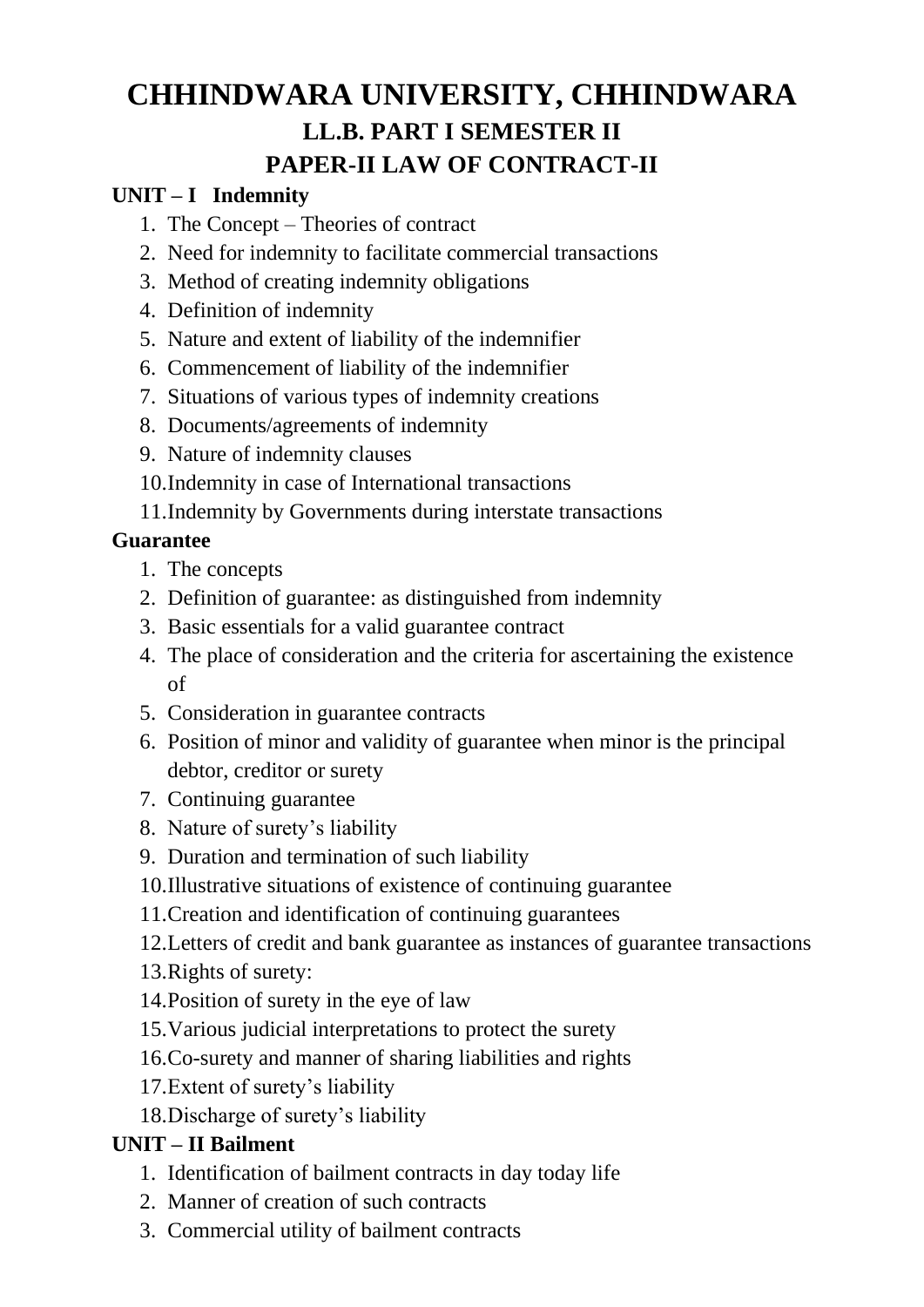- 4. Definition of bailment
- 5. Kinds of bailees
- 6. Duties of bailor and bailee towards each other
- 7. Rights of bailor and bailee
- 8. Finder of goods as a bailee
- 9. Liability towards the true owner
- 10.Obligation to keep the goods safe
- 11.Right to dispose of the goods
- 12.Pledge
- 13.Pledge: comparison with bailment
- 14.Commercial utility of pledge transactions
- 15.Definition of pledge under the Indian Contract Act
- 16.Other statutory regulations (State & Centre) regarding pledge, reasons for the same
- 17.Rights of the pawner and pawnee
- 18.Pownee's right of sale as compared to that of an ordinary bailee
- 19.Pledge by certain specified persons mentioned in the Indian Contract Act

# **UNIT-III Agency**

- 1. Identification of different kinds of agency transactions in day to day life in the commercial world
- 2. Kinds of agents and agencies
- 3. Distinction between agent and servant
- 4. Essentials of agency transaction
- 5. Various methods of creation of agency
- 6. Delegation
- 7. Duties and rights of agent
- 8. Scope and extent of agent's authority
- 9. Liability of the principal for acts of the agent including misconduct and tort of the agent
- 10.Liability of the agent towards the principal
- 11.Personal liability towards the parties
- 12.Methods of termination of agency contract
- 13.Liability of the principal and agent before and after such termination

# **UNIT-IV Law Relating to Partnership**

- 1. Definition and Nature of Partnership/Firm/Duties
- 2. Relationship between partner's mutual rights duties.
- 3. Implied Authority of Partners, Emergency.
- 4. Liability of Partners
- 5. Doctrine of Holding out.
- 6. Incoming and outgoing partner their rights liabilities
- 7. Dissolution Kinds, consequences.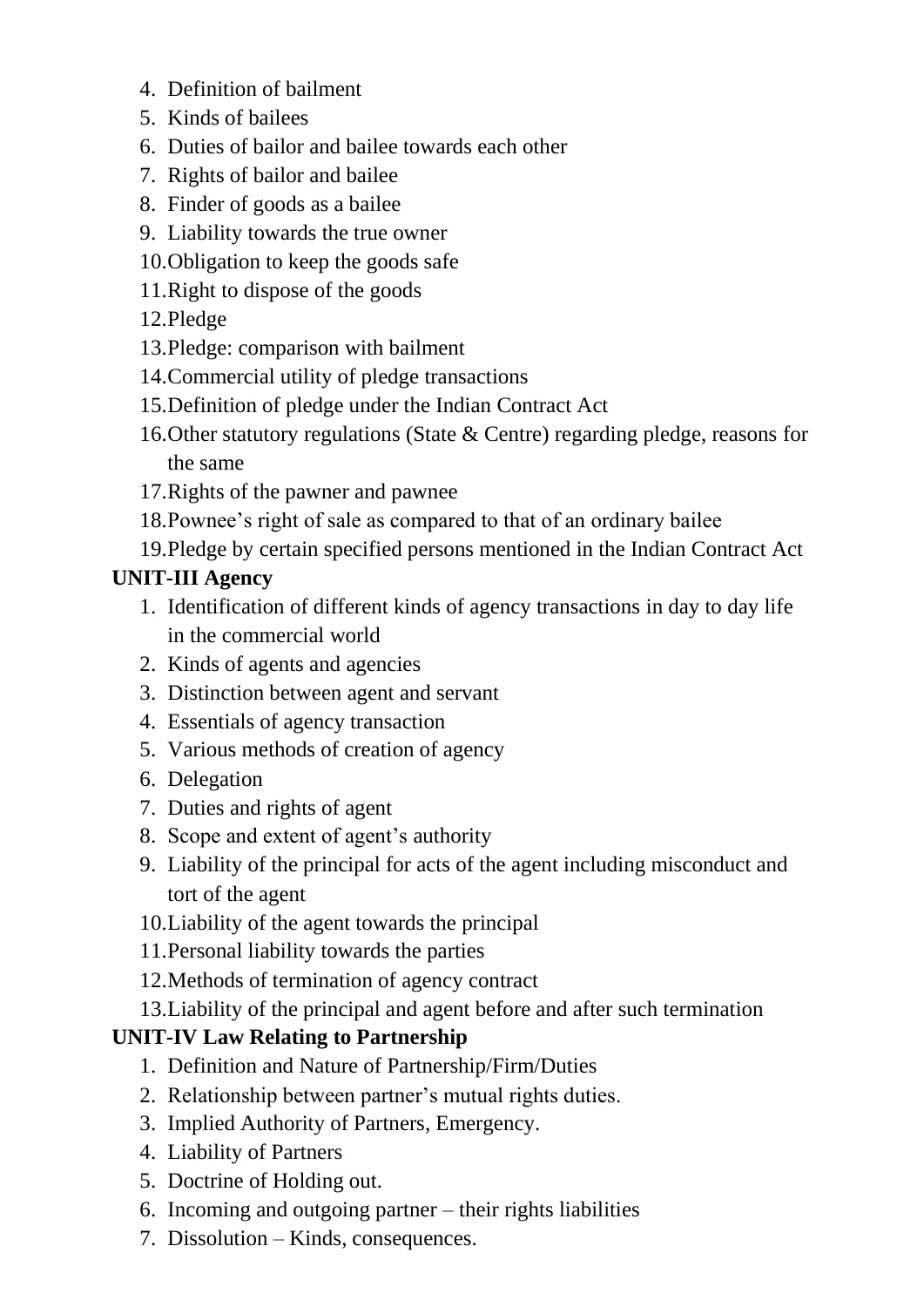8. Registration of firm and Effect of non-registration.

# **UNIT-V Sale of Goods**

- 1. Concept of sale as a contract
- 2. Illustrative instances of sale of goods and the nature of such contracts
- 3. Essentials of contract sale
- 4. Essential conditions in every contract of sale
- 5. Implied terms in contract sale
- 6. The rule of caveat emptor and the exceptions thereto under the sale of Goods Act
- 7. Changing concepts of caveat emptor
- 8. Effect and meaning of implied warranties in the sale
- 9. Transfer of title and passing of risk
- 10.Delivery of goods: various rules regarding delivery of goods
- 11.Unpaid seller and his rights
- 12.Remedies for breach of contract

# **Select Bibliography**

- 1. R.K. Abhichandani (ed.) Pollack and Mullah on Contract and Specific Relief Acts (1999) Tripathi, Bombay.
- 2. Avtar Singh, Contract Act (2000), Eastern Lucknow.
- 3. Krishnan Nair, Law of Contract, (1999) Orient.
- 4. Avtar Singh, Principles of the Law of Sale of Goods and Hire Purchase (1998), Eastern Lucknow
- 5. J.P. Verma (ed.), Singh and Gupta, The Law of partnership in India (1999), Orient Law House, New Delhi
- 6. A.G. Guest (ed.), Benjamin's Sale of Goods (1992), Sweet & Maxwell.
- 7. Bhashyam and Adiga, The Negotiable Instruments Act (1995), Bharath,
- 8. Allahabad.
- 9. M.S. Parthasarathy (ed.), Ansons' Law of Contract, (1998), Oxford, London.
- 10.Saharaya, H.K. Indian Partnership and sale of Goods Act (2000), Universal.
- 11.Ramaninga, The Sales of Goods Act (1998), Universal.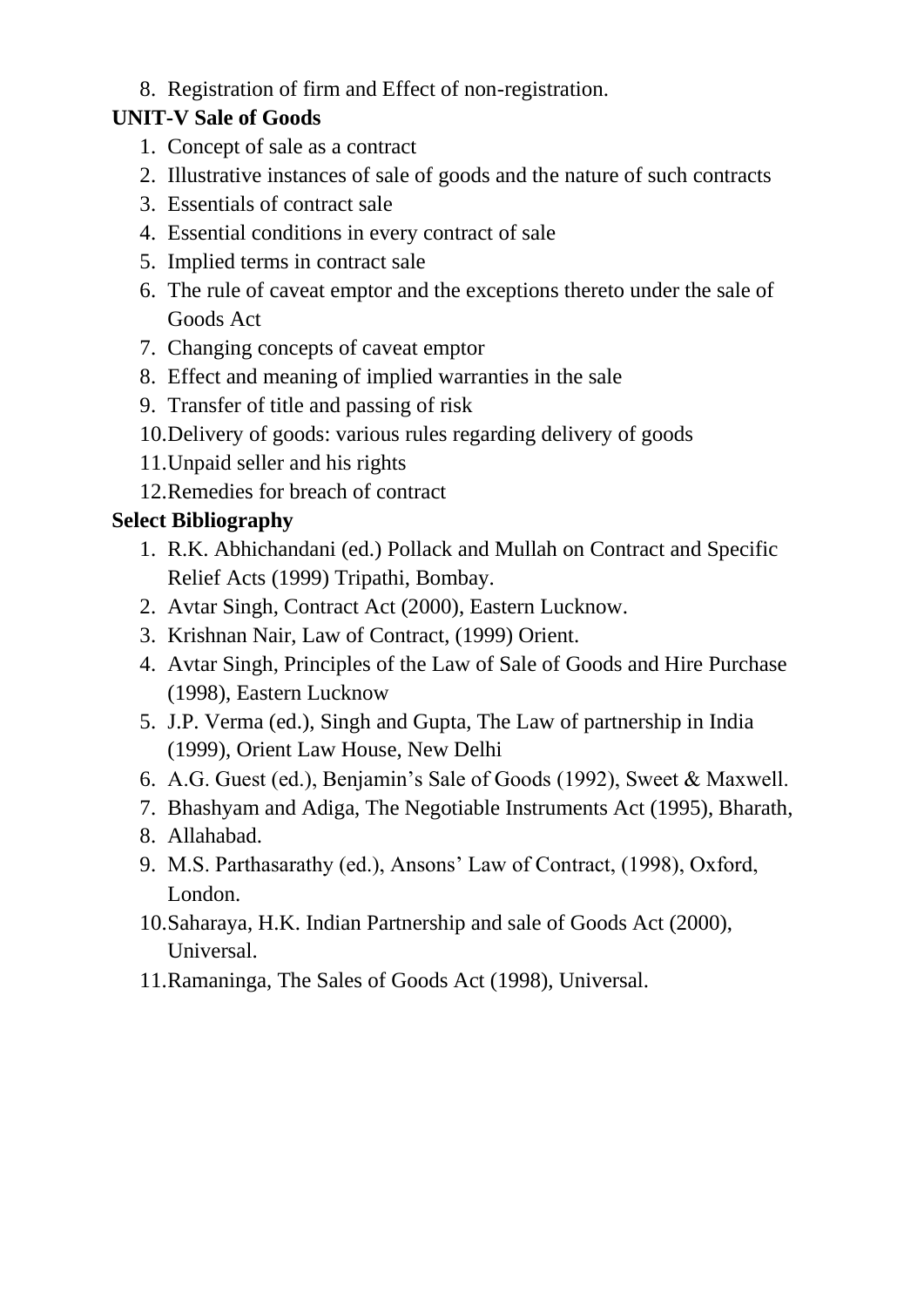# **CHHINDWARA UNIVERSITY, CHHINDWARA LL.B. PART I SEMESTER II**

# **PAPER-III FAMILY LAW II (MUSLIM LAW)**

# **UNIT-I Muslim Law**

- 1. Origin and development of Muslim Law,
- 2. Who is Muslim?
- 3. Conversion to Islam,
- 4. Schools of Muslim law and sources of Muslim law

# **UNIT-Il Marriage & Divorce**

- 1. Kind of Marriage, (Nikah) (Muta Marriage)
- 2. Option of puberty,
- 3. Divorce,
- 4. Dissolution of Marriage,
- 5. Marriage Act 1939,
- 6. Meher (Dowry).
- 7. Dissolution of Marriage under Muslim Law: (Divorce) Talaq, Ila, Khula, Mubarrat, Talaq-eTafweed, Lian, Faskh etc.
- 8. Dissolution of Muslim Marriage Act, 1939.

# **UNIT – III Guardianship & maintenance**

- 1. Guardianship elements, type
- 2. Maintenance of Wives with Special Reference to Section 125 Cr. P.C.
- 3. Shah Banu Case and the Ensuing Legislation.

# **UNIT-IV Will, Gift and Wakf**

- 1. Wills,
- 2. Gift.
- 3. Doctrine of musha and pre-emption,
- **4.** Wakf

# **UNIT-V Parentage and inheritance**

- 1. Parentage and acknowledgement
- 2. Succession and Death bed transaction

# **Leading Cases:**

- 1. Mohd. Ahmed khan v. Shah Bano Begam (AIR 1985 SC 945)
- 2. Rashid Ahmad v. Anisha Khatoon (AIR P.C.23)
- 3. Zain Yar Jung v. Director of Endowments (AIR1963 S.C. 985)
- 4. Habibur Rehman v. Altaf Ali (AIR 1922 P.C.159)
- 5. Kapoorchand v. Kidar Nissa. (AIR 1953 S.C. 412)

# **Select Bibliography -**

- 1. Mulla, Mohammedan Law
- 2. Dr. Paras Diwan, Muslim Law in Modem India
- 3. Aquil Ahmed, Mohammedan Law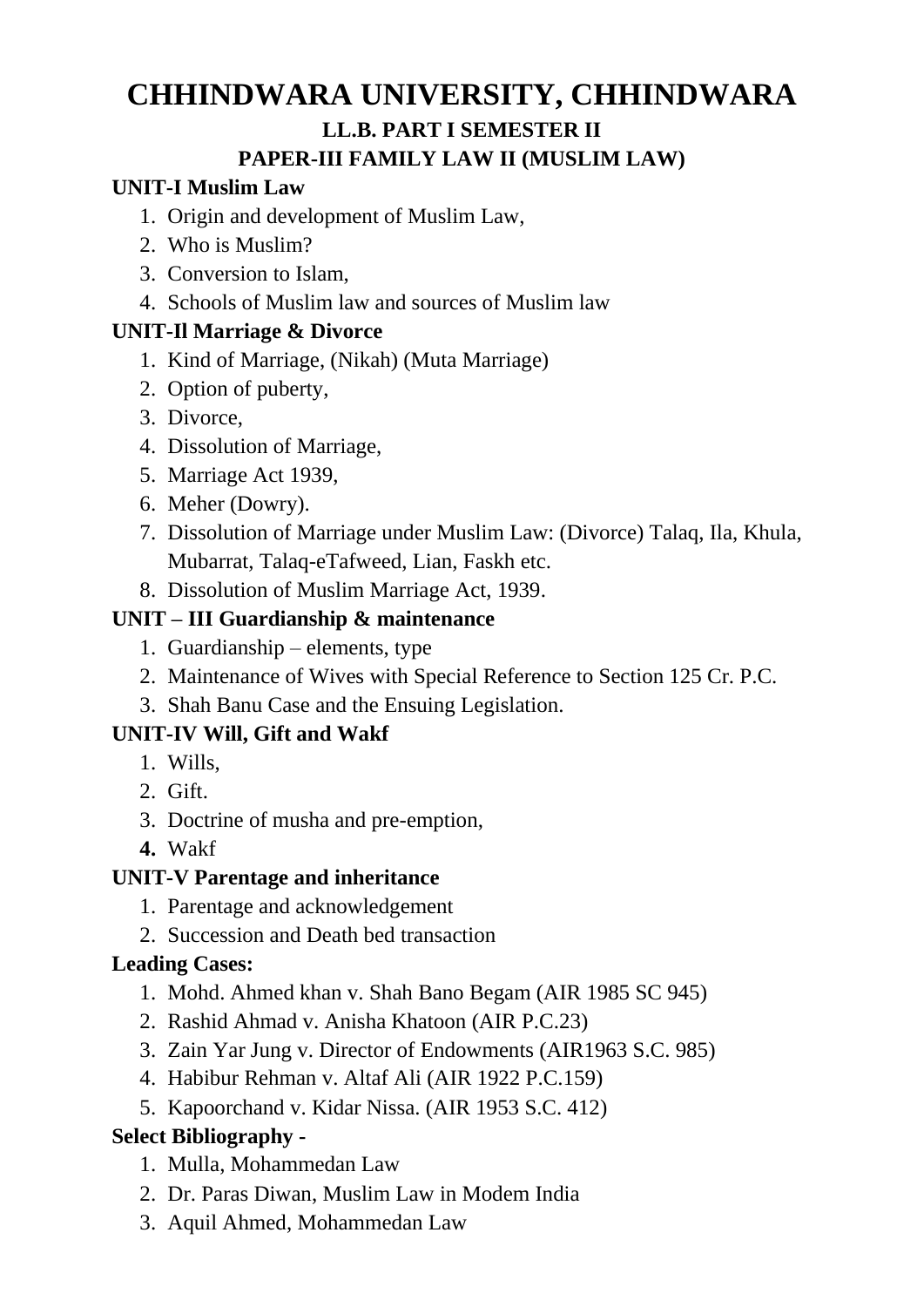- 4. Fyzee, Introduction to Mohammedan Law
- 5. Schat Mohammedan, Jurisprudence
- 6. Coulson, Principles of Mohammedan Law
- 7. 7 Jhabvala, Principles of Mohammedan law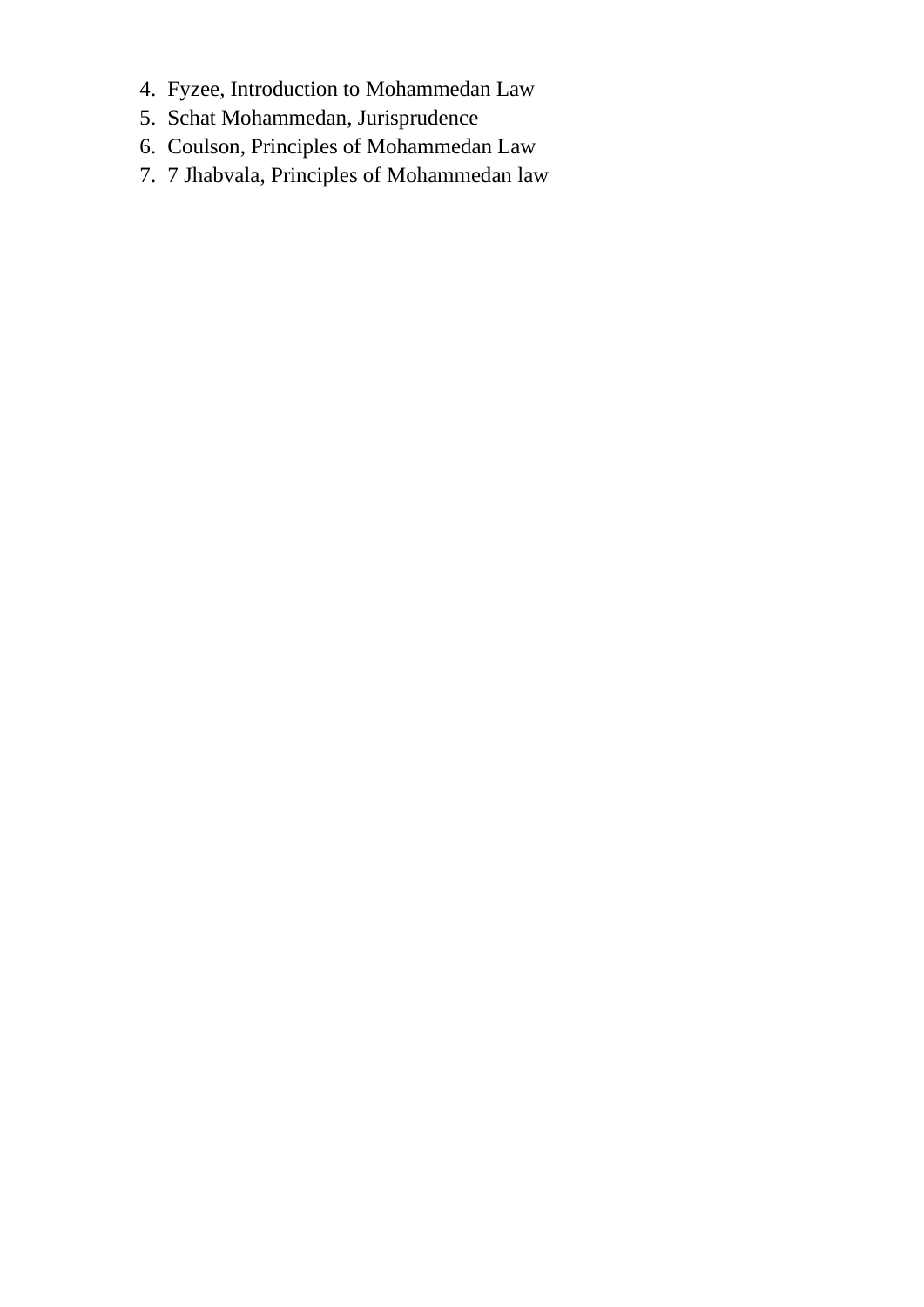# **CHHINDWARA UNIVERSITY, CHHINDWARA LL.B. PART I SEMESTER II PAPER-IV**

# **LAW OF CRIMES - (CRIMINAL PROCEDURE CODE) Unit- I Introduction**

- 1) Object extent and scope of Criminal Procedure
- 2) Nature of Criminal Procedure
- 3) Preliminary Considerations
	- a. Definitions
	- b. Classification of offences
	- c. Constitution of Criminal Courts
	- d. Functionaries under the Code

# **Unit- II Maintenance of Wives, Children and Parents**

# **(Ss. 125 to 128)**

- 1) Essential conditions for granting maintenance
- 2) Jurisdiction of Magistrates
- 3) Alteration of allowance
- 4) Cancellation of the order of the maintenance

# **Unit- III Arrest (Ss. 41 to 44, S.47 S.48 to 50A and S.54 to 60A)**

- 1) Meaning and purpose of arrest
- 2) Arrest with a warrant
- 3) Arrest without a warrant
- 4) Arrest by a private Person
- 5) Arrest of a woman
- 6) Arrest how made
- 7) Rights of Arrested Person

# **Search and Seizure** (S.165, 166 and Ss.91 to 100)

- 1) Search with a warrant
- 2) Search without warrant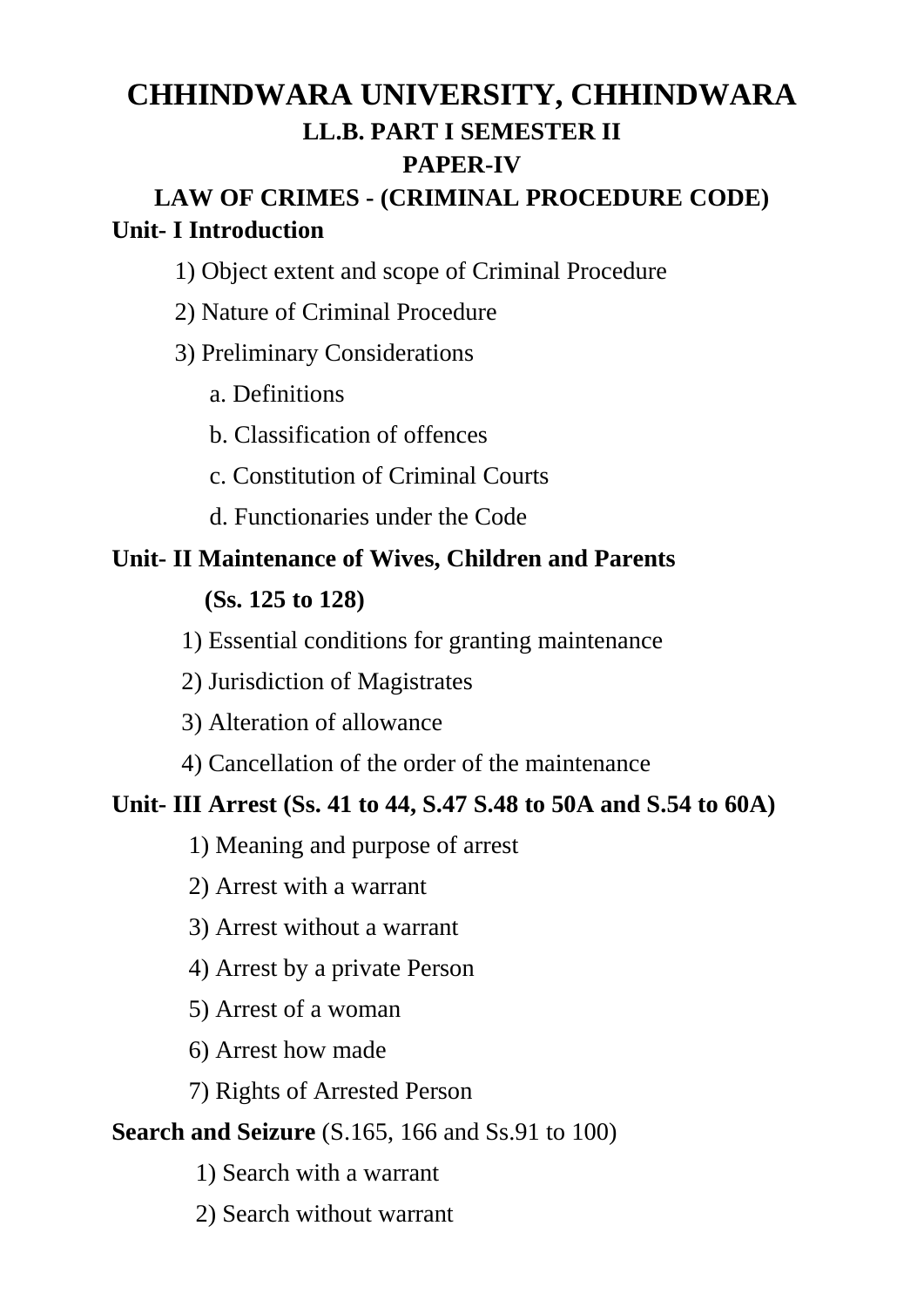3) General provisions relating to searches

4) Illegalities in a search and its consequences

# **Unit – IV Investigation (Ss. 154 to 164 and 167 to 176)**

1) Meaning and purpose of Investigation

2) Who can investigate?

- 3) When police can investigate?
- 4) Information to the police
- 5) F.I.R. and procedure after the recording of the F.I.R
- 6) Evidentiary value of statements made to the police
- 7) Investigation in the case of unnatural deaths and suicides, in police custody etc.

# **Charge (Ss.211 to 224)**

- 1) Framing of charge
- 2) Form and content of charge
- 3) Joinder of Charges
- 4) Discharge pre-charge evidence

# **Unit – V**

# **Trials (Ss.225 to 265, Ss.406 to 412, S.265A to 265L and S.467 to 473 )**

- 1) Trial before a court of session
- 2) Trial of warrant cases
- 3) Summon Trial
- 4) Summary Trials
- 5) Plea Bargaining
- 6) Transfer of Criminal Cases
- 7) Limitation for taking cognizance of certain offences

# **Bail (Ss.436 to 439)**

- 1) Bail: concept, purpose: constitutional overtones
- 2) When release on bail is mandatory?
- 3) When release on bail is Discretion?
- 4) Anticipatory bail

# **Appeals, Reference and Revision (Ss. 372 to 405)**

- 1) Appeals: Concept and Basic Provisions
- 2) Reference: Concept and Basic Provisions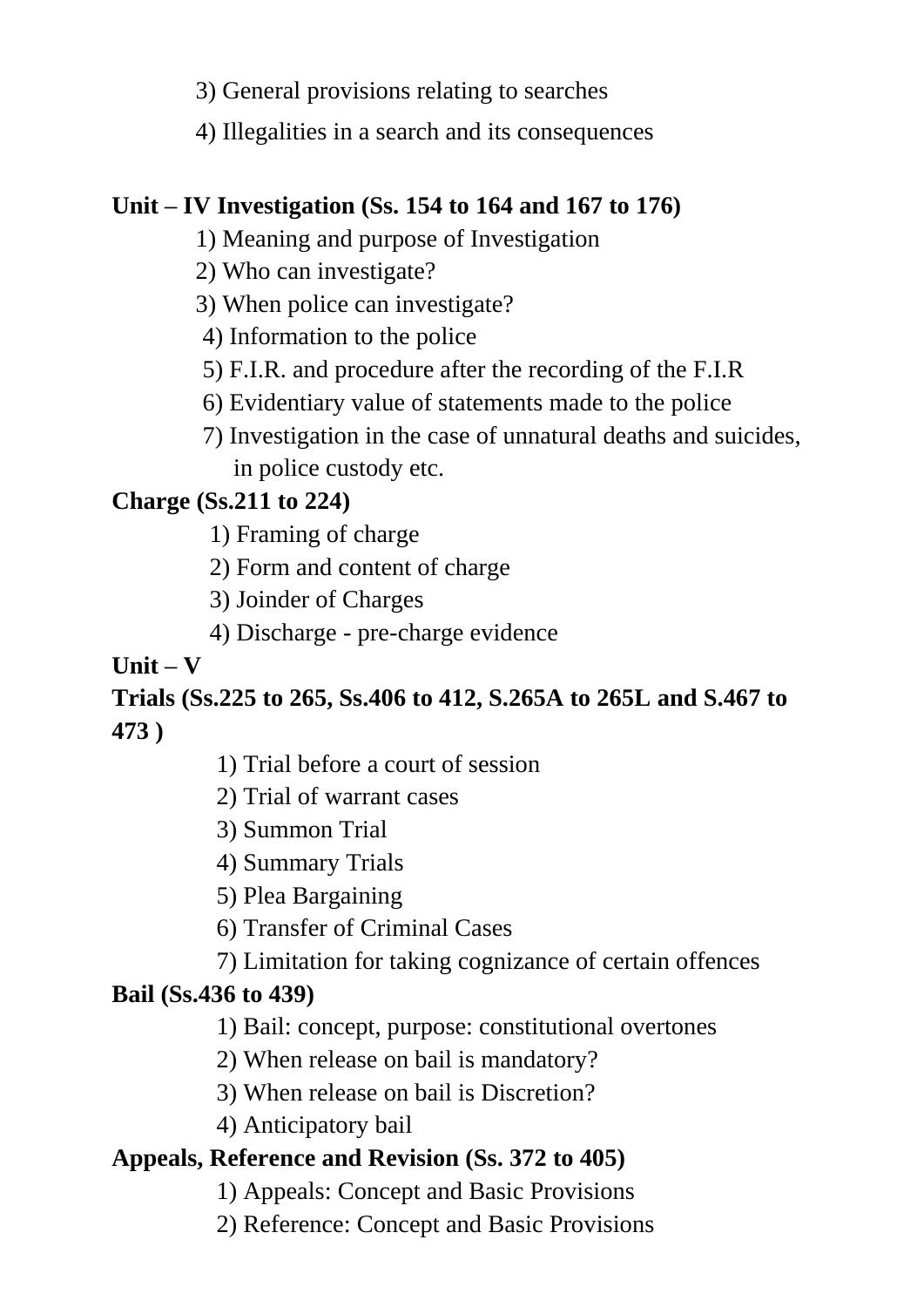# 3) Revision: Concept and Basic Provisions

# **Selected Bibliography**

- 1. Ratanlal Dhirajlal, Criminal Procedure Code (1999), Universal, Delhi
- 2. Chandrasekharan Pillai, ed., Kelkar Lectures on Criminal Procedure (2001),
- 3. Eastern Lucknow
- 4. Principles and commentaries on the Code of Criminal Procedure. 2 Vol.
- 5. (2000) Universal.
- 6. Woodroffe: Commentaries on Code of criminal Procedure, 2. vol. (2000) Universal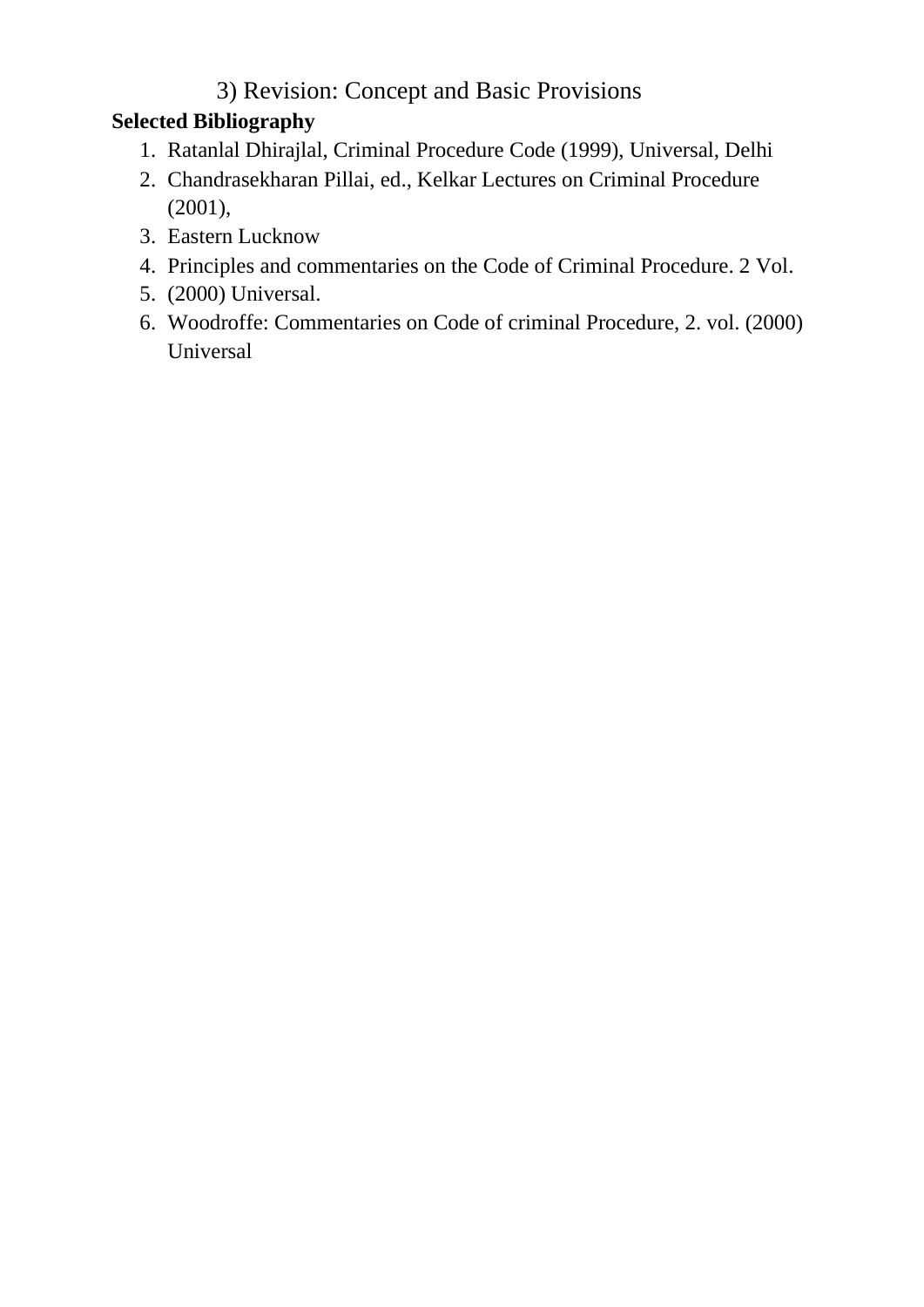# **CHHINDWARA UNIVERSITY, CHHINDWARA LL.B. PART II SEMESTER III PAPER – V LAW OF HUMAN RIGHTS**

# **UNIT-I**

- 1. Meaning and Concept of Human Rights :
- 2. Evolution and Development of Human Rights Law :
	- a. Impact of Natural Law and Natural Rights
	- b. Broadening of Contents

### **UNIT-II**

- 1. Human Rights and the United Nations
	- a. Charter Provisions
	- b. International Protection of Human Rights

### **UNIT-III**

- 1. Universal Declaration of Human Rights
- 2. International Covenants and the Protocols
	- a. Civil and Political Rights
	- b. Economic, Social and Cultural Rights

### **UNIT-IV**

- 1. Regional Protection of Human Rights :
	- a. European Convention
	- b. American Convention

# **UNIT-V**

- 1. Impact and Implementation of International Human Rights Norms in India
- 2. Human rights norms reflected in fundamental rights in the constitution
- 3. Directive principles: legislative and administrative implementation of international human rights norms through judicial process
- 4. Enforcement of Human Right in India
- 5. Role of courts: the Supreme Court, High Courts and other courts
- 6. Statutory commissions- human rights, women, minority and backward class

# **Selected bibliography**

- 1. S.K. Awasthi and R.P. Kataria. Law Relating to Human Rights, Orient New
- 2. Delhi.
- 3. Human Rights Watch women's Rights Project, The Human Rights Watch
- 4. Global Report on women's Human Rights (2000) Oxford.
- 5. Ermacora, Nowak and Tretter. International Human Rights (1993), Sweet
- 6. & Maxwell.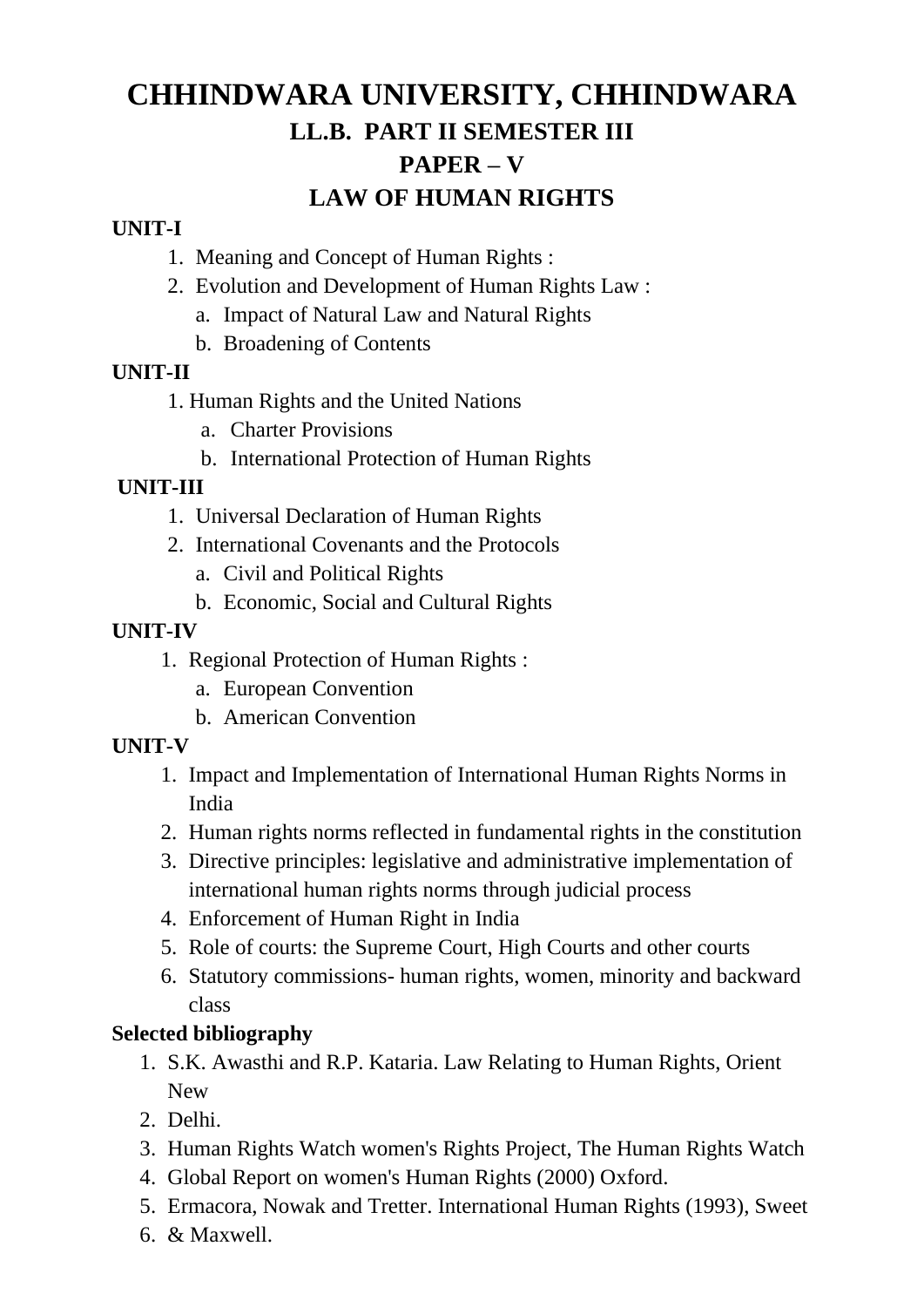- 7. Wallace, International Human Rights: Text & Materials (1996), Sweet &
- 8. Maxwell.
- 9. Human Rights and Global Diversify (2001), Frank Cass, London.
- 10.Nirmal. B.C., The Right to Self determination in International (1995). Deep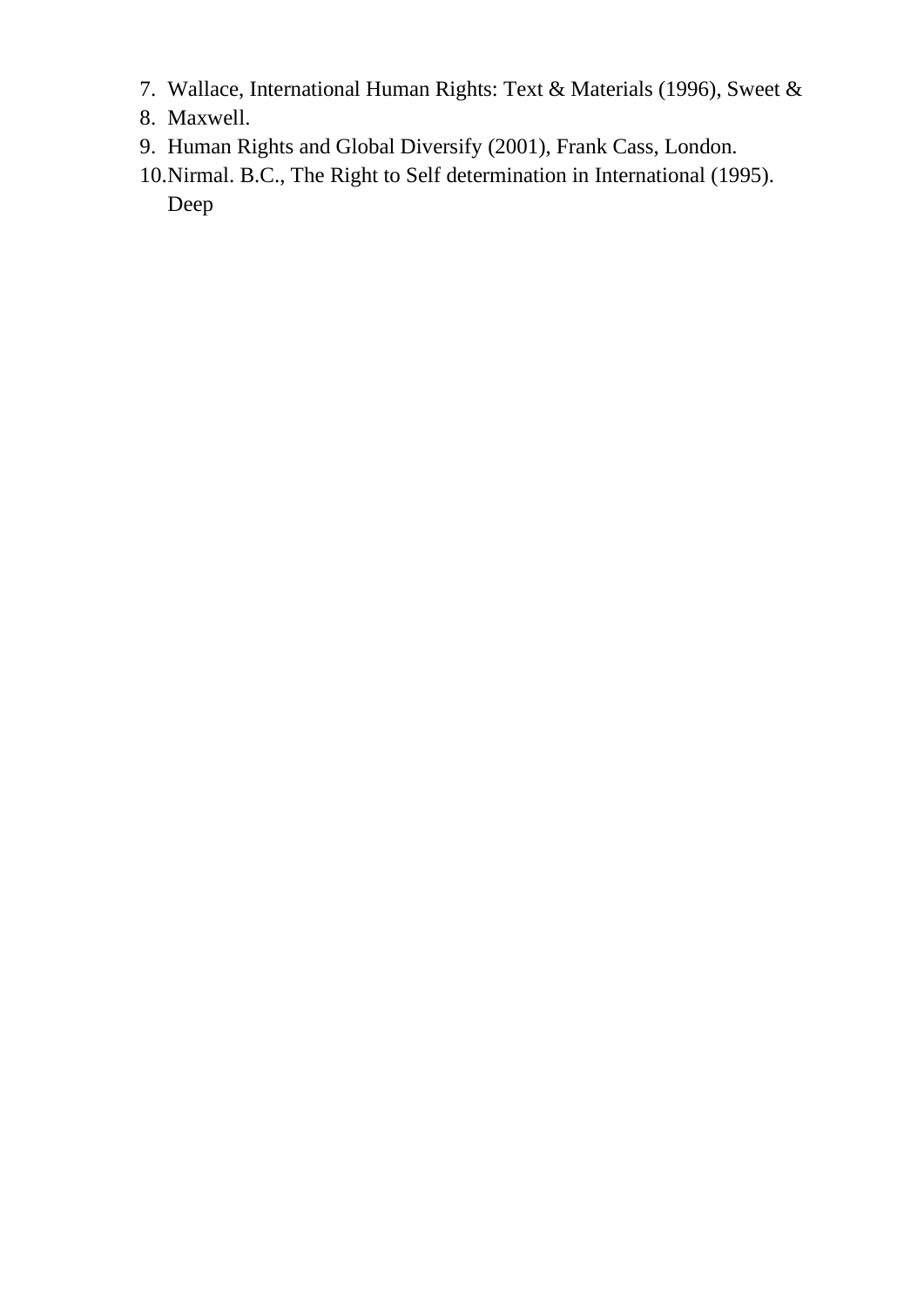# **CHHINDWARA UNIVERSITY, CHHINDWARA LL.B. PART II SEMESTER III PAPER – VI ENVIRONMENTAL LAW**

#### **UNIT I General Background**

- 1. Problems of Environmental Pollution and Protection
- 2. History of Indian Environmental Laws
- 3. Importance and Scope of Environmental Laws
- 4. International Perspective of Environmental Law

### **UNIT II Constitutional Aspects:**

- 1. Distribution of Legislative Power
- 2. Directive Principles of State Policy
- 3. Fundamental Duties
- 4. Fundamental Rights

### **UNIT III Legal Controls**

# **The Water (Prevention and Control of Pollution) Act, 1974 and the Air (Prevention and Control of Pollution) Act, 1981.**

- a. Salient Features of the Acts
- b. Definitions
- c. Authorities Composition, Power and Function
- d. Mechanism to Control the Pollution
- e. Sanctions

# **Environment (Protection) Act, 1986:**

- **a.** Definition of 'Environment'
- b. Salient Features of the Act
- c. Authorities Composition, Powers, Functions
- d. Mechanism to Control Environmental Pollution
- e. Sanctions

# **Unit IV. Emerging Principles: Historical Background and Judicial Approach in India**

- 1. Polluter Pays Principle
- 2. Precautionary Principle
- 3. Public Trust Doctrine
- 4. Sustainable Development

# **UNIT V. Environmental Dispute and Grievance Settlement Mechanism**:

- 1. National Environment Tribunal Act, 1995-Powers, Functions and Jurisdiction of the National Environmental Tribunal
- 2. National Environment Appellate Authority Act, 1997- Powers, Functions and Jurisdiction of the National Environment Appellate Authority.